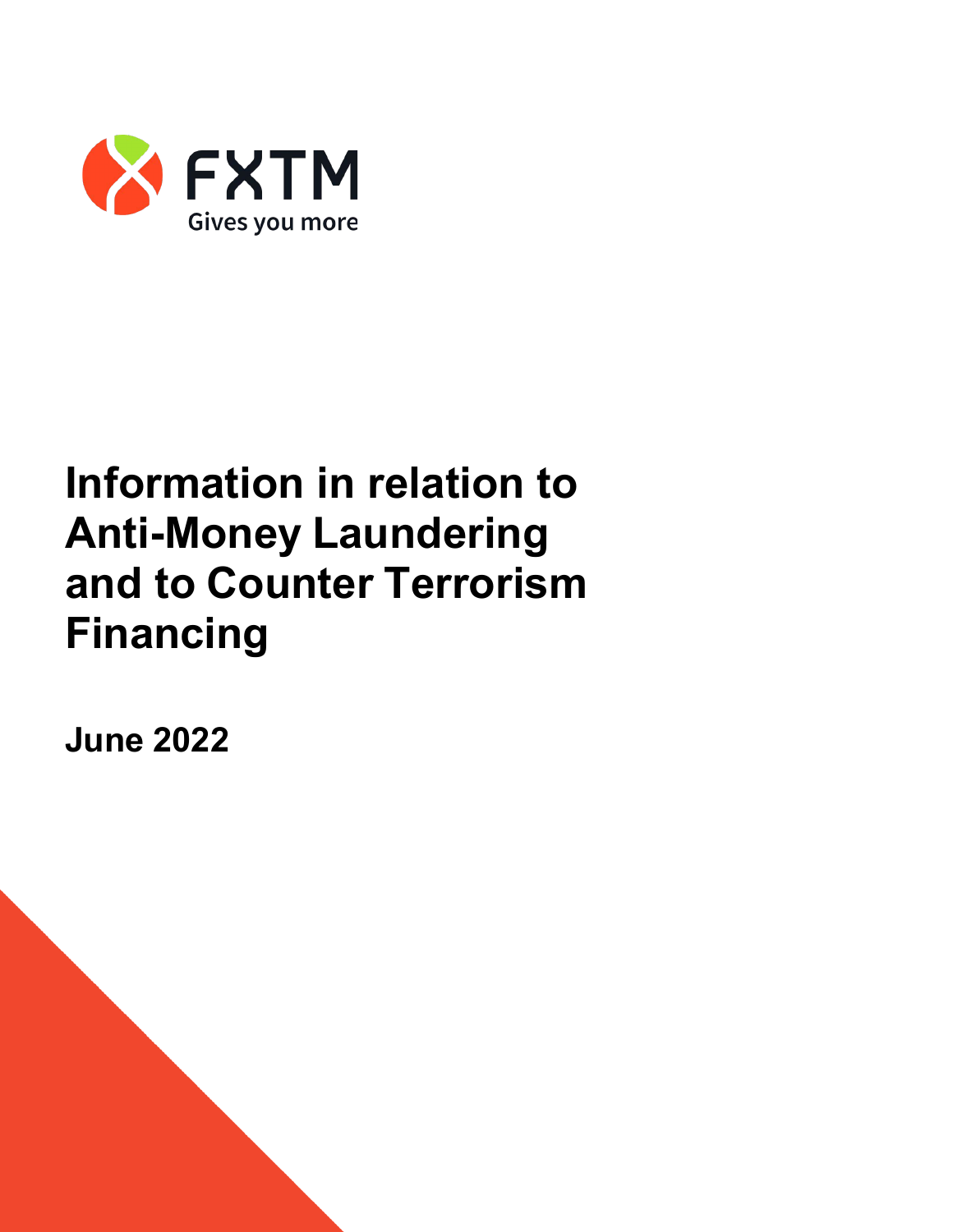

The Company ("FXTM") as defined in the Client Agreement, is obliged to follow certain requirements as set out by the local regulator for preventing and suppressing money laundering activities, which obliges the Company to follow strict Anti-Money Laundering and Counter Terrorism Financing procedures (AML&CFT) while also requires the Company to obtain certain verification information as well as documentation.

The Company determines the identity of the beneficial ownership of all its clients' accounts and does not open or maintain such accounts, unless it is satisfied of this requirement, as stipulated in the AML & CFT legislative requirements. It has established procedures to obtain appropriate evidence of client identity and maintains adequate records of client identity and transactions involved in such a manner as to assist, if necessary, in the investigation of criminal offences.

The Company has in place policies and procedures to identify and avoid money laundering transactions and to ensure compliance with the requirements of any relevant legislation issued by its regulator.

The Company is vigilant in ensuring the prevention of its involvement or misuse in money laundering activities and is not knowingly accepting assets or enter into business relationships where there is reasonable cause to believe that such assets may have been acquired illegally or that they represent the proceeds of criminal activity.

The Company shall promptly report suspicious transactions relating to any account to the Supervisory Authority.

Where there is suspicion that the source of funds may be criminal or that a client may be involved in criminal activity, the Company shall follow established procedures for assessing the evidence and determining what course of action should be pursued.

The Company shall keep records of reports made by their staff and of reports made to the Supervisory Authority.

In accordance with the AML & CFT legislative requirements, the Company establishes the identity and verify the identity of any customer of the Company by requiring the customer to produce an identification record or such other reliable, independent source document.

The Company shall:

- a) when establishing a business relationship, obtain information on the purpose and nature of the business relationship;
- b) if the transaction is conducted by a natural person, adequately identify and verify his identity including information relating to:
	- the person's name and address;
	- the national identity card, social security document, passport or other applicable official identifying document;
- c) if the transaction is conducted by a legal entity, adequately identify the beneficial owner of